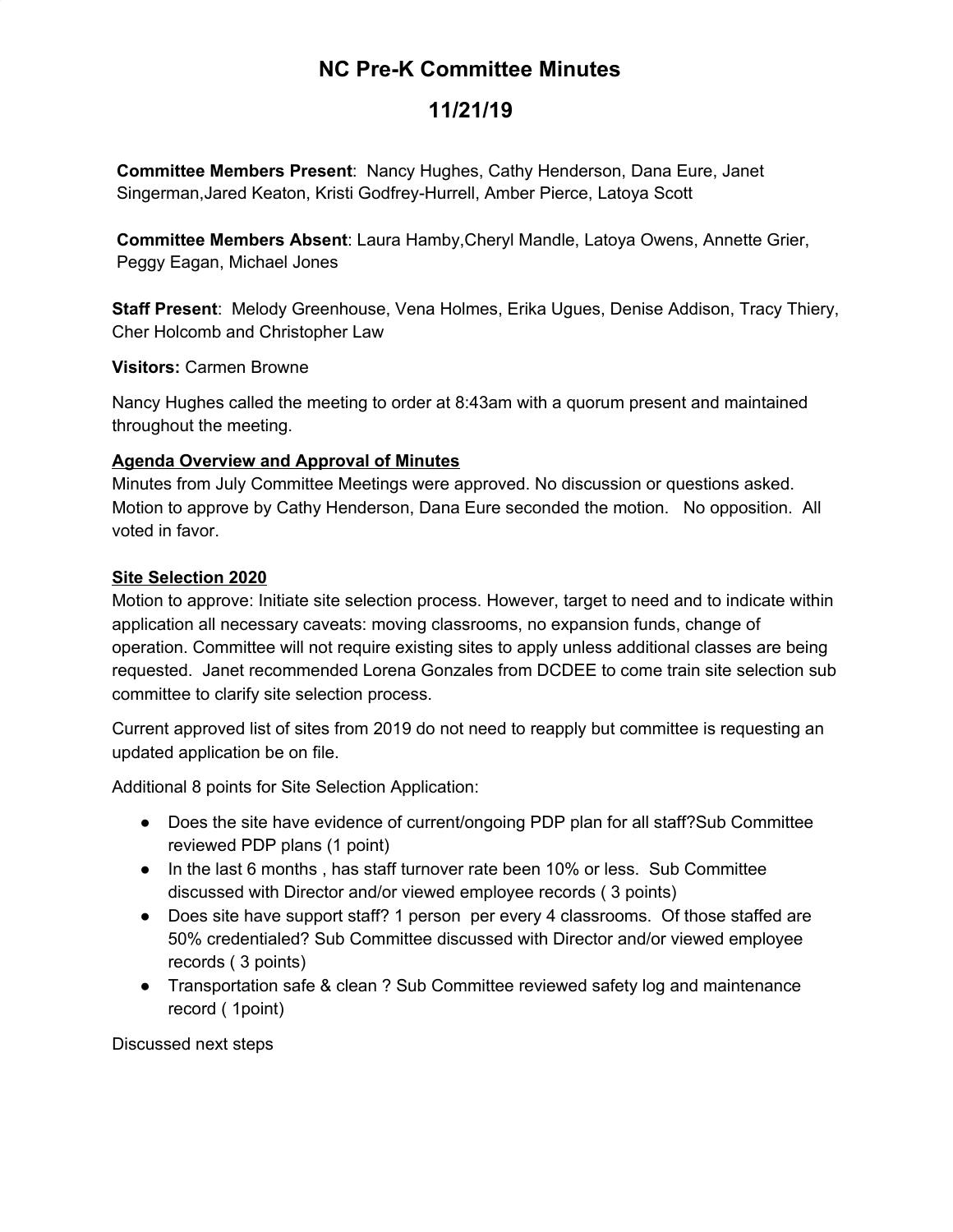# **NC Pre-K Committee Minutes**

# **11/21/19**

Motion to approve the eight points and to proceed with starting site selection process with above caveats, by Janet Singerman; seconded by Latoya Scott. No opposition all voted in favor.

### **Implementation Update Melody**

- Change of Ownership for 2 sites with NC Pre-K classrooms (sites were not disclosed by the purchasing company). Sale expected to occur in January, not sure if this will occur before or after the next committee meeting.
- Director, teachers and co-teachers are expected to stay in place for the entire school year.
- Transportation will not continue.
- Discussion around continued approval for these sites to remain NC Pre-K once the sale is complete.

## **NC Pre-K Program Update - Tracy Thiery**

- Current Layout of NC Pre-K
- PPVT Fall Data
- Preliminary TSG First Trimester
- MylgD's First Trimester Data
- First Trimester Training for Directors, Teachers and Co Teachers
- Parent Events
- Instructional Practice Checklist Data

### **2019-20 NC Pre-K Draft Budget**

| DCDEE -1738 children | \$13,330,232 |         |
|----------------------|--------------|---------|
| <b>Smart Start</b>   | SS.          | 500,000 |
| <b>Quality Funds</b> | \$.          | 254,652 |
| <b>Total Revenue</b> | \$14,084,884 |         |

Motion to approve by Janet Singerman, Dana Eura seconded the motion. No opposition. All voted in favor.

What is salary for CMS TA's vs NC Prek TA's? Will Committee commit to another bonus/change compensation structure for them? Melody will review budget to see what if anything can change